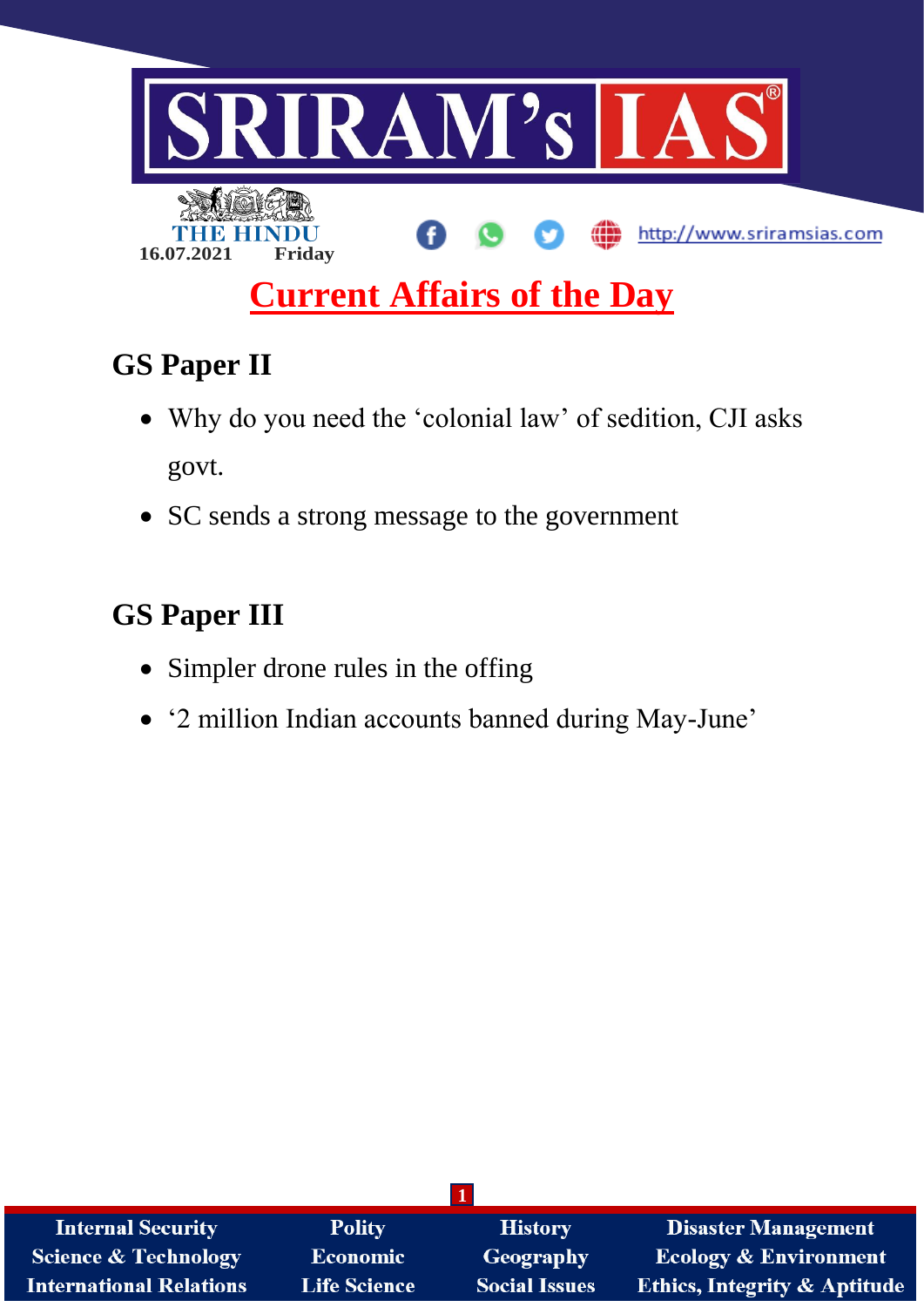

Chief Justice of India N.V. Ramana, in what may be an unprecedented judicial criticism of the way the sedition law is used by the government to crush liberties, asked why a colonial law was used against Mahatma Gandhi and Bal Gangadhar Tilak continued to survive in the law book 75 years after Independence.

### **Highlights:**

- 1. Sedition is a colonial law. It suppresses freedoms. It was used against Mahatma Gandhi, Tilak. Is this law necessary after 75 years of Independence?
- 2. The CJI said the sedition law, or Section 124A of the Indian Penal Code, was prone to misuse by the government. The use of sedition is like giving a saw to the carpenter to cut a piece of wood and he uses it to cut the entire forest itself.
- 3. The CJI's oral statement in open court takes a significant note amid rising public denouncement of Central and State law enforcement agencies using the law to silence dissent, muzzle free expression and deny bail to jailed activists, journalists, students and civil society members.
- 4. A number of petitions have been filed highlighting the "chilling effect" sedition has on the fundamental right of free speech. The CJI's remarks have also opened the floor for debate and introspection on the court's own verdict in 1962, in the Kedar Nath case, which upheld Section 124A.

#### **Low conviction rates:**

- 1. The CJI drew the attention of the Attorney General to the conviction rates under sedition. If you look at the history of use of this Section 124A of IPC, you will find that the conviction rate is very low. There is a misuse of power by executive agencies.
- 2. The CJI asked the government why it did not throw out the sedition law along with the hundreds of "stale laws" it had expunged from the statute books.
- 3. We are not blaming any particular government or State. But do look at how Section 66A of the Information Technology Act is continuing to be used... How many unfortunate people have suffered? And there is no accountability for all this.

| <b>Internal Security</b>        | <b>Polity</b>       | <b>History</b>       | <b>Disaster Management</b>              |
|---------------------------------|---------------------|----------------------|-----------------------------------------|
| <b>Science &amp; Technology</b> | <b>Economic</b>     | Geography            | <b>Ecology &amp; Environment</b>        |
| <b>International Relations</b>  | <b>Life Science</b> | <b>Social Issues</b> | <b>Ethics, Integrity &amp; Aptitude</b> |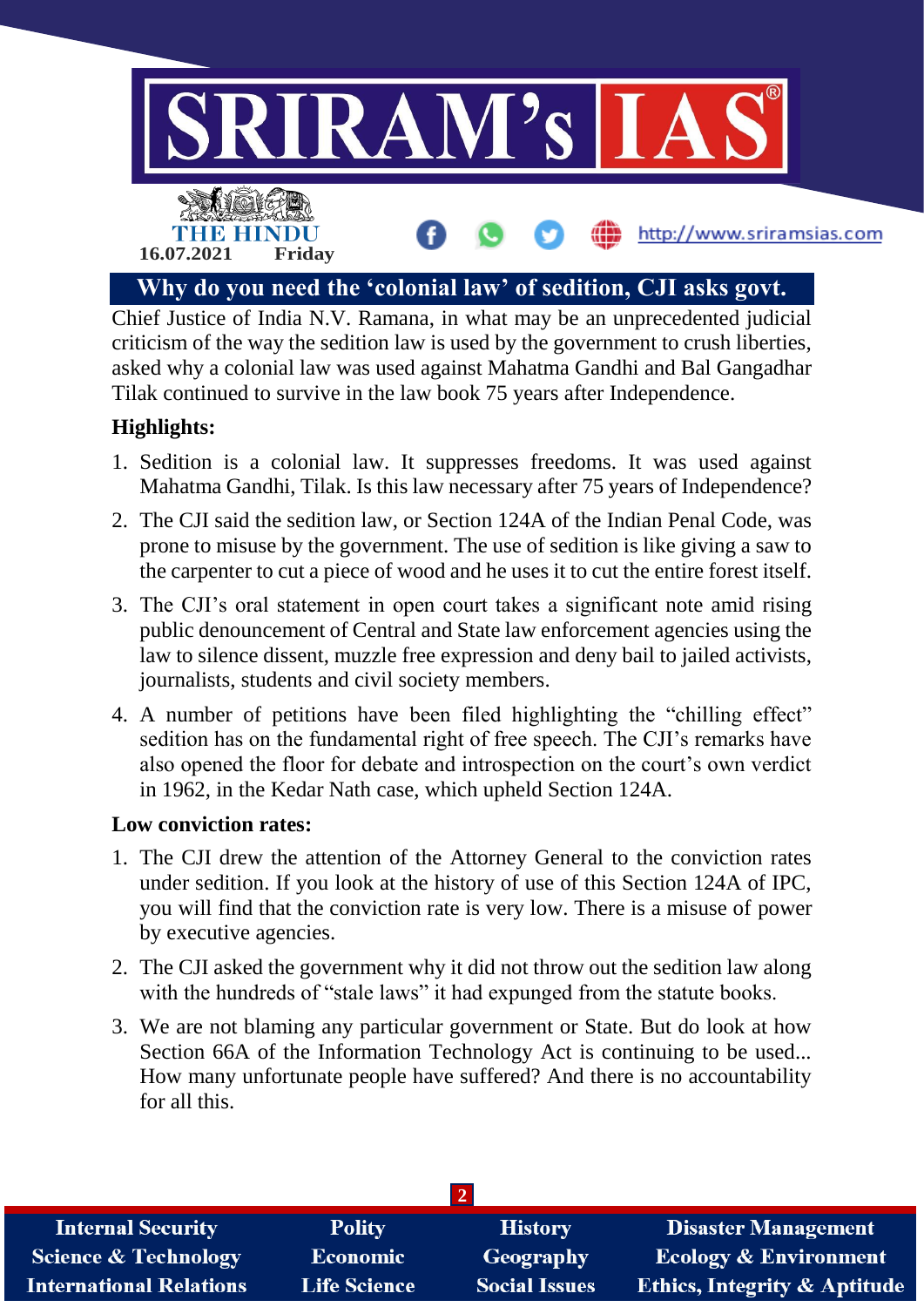

**SC sends a strong message to the government**

The Chief Justice has sent a clear signal that Section 124A (sedition) of the Indian Penal Code may have passed its time. The CJI has made it clear that the court is sensitive to the public demand to judicially review the manner in which law enforcement authorities are using the sedition law to control free speech and send journalists, activists and dissenters to jail, and keep them there.

### **Highlights:**

- 1. In a way, the court has questioned the need for the continuance of Section 124A — a colonial provision that was used to jail the Mahatma — in the law books of modern democracy.
- 2. This is a step away from the court's own Kedar Nath judgment of 1962 which had upheld Section 124A but read it down to mean any subversion of an elected government by violent means.
- 3. The court will have to re-examine whether this 59-year-old judgment holds in the modern context when the State is itself using a punitive law to impose serious burdens on free speech.
- 4. In 2019, 93 cases were on the ground of sedition as compared to the 35 cases that were filed in 2016. The same constitutes a 165% increase. Of these 93 cases, charge sheets were filed in a mere 17% of cases and even worse, the conviction rate was an abysmally low 3.3%.
- 5. The National Crime Records Bureau reports show that in 2019, 21 cases of sedition were closed on account of no evidence, two were closed for being false cases and six cases were held to be civil disputes.

The time is long past when the mere criticism of governments was sufficient to constitute sedition. The right to utter honest and reasonable criticism is a source of strength to a community rather than a weakness, the judgment recorded.

| <b>Internal Security</b>        | <b>Polity</b>       | <b>History</b>       | <b>Disaster Management</b>              |
|---------------------------------|---------------------|----------------------|-----------------------------------------|
| <b>Science &amp; Technology</b> | <b>Economic</b>     | Geography            | <b>Ecology &amp; Environment</b>        |
| <b>International Relations</b>  | <b>Life Science</b> | <b>Social Issues</b> | <b>Ethics, Integrity &amp; Aptitude</b> |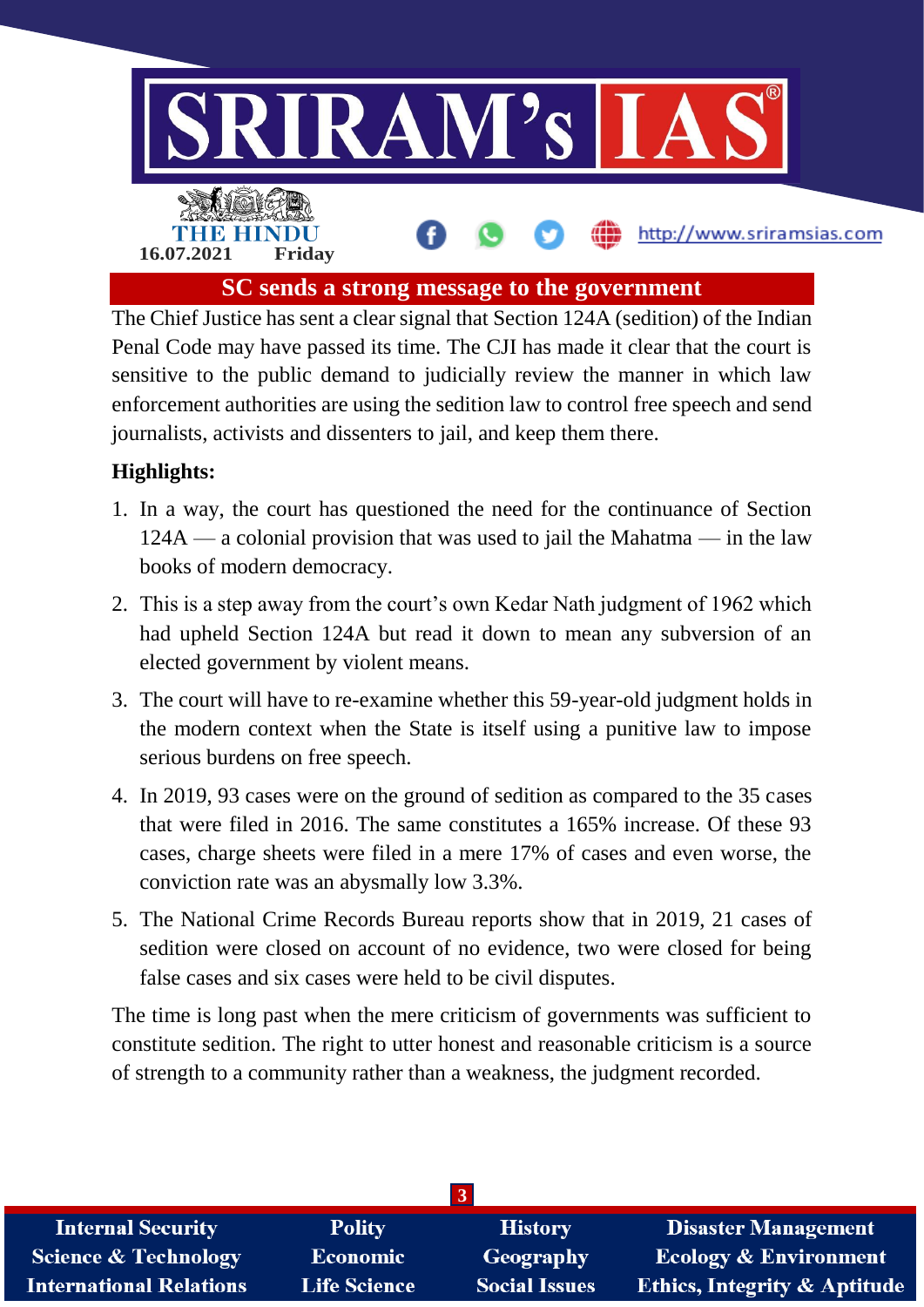

Simplified drone rules, which abolish the need for a large number of approvals and give impetus to research and development, are in the offing in the country.

### **Highlights:**

- 1. The Ministry of Civil Aviation released the Draft Drone Rules, 2021, for public consultation until August 5. The rules will replace the Unmanned Aircraft System Rules, 2021, notified on March 12, 2021.
- 2. The intent is to make the rules user-friendly and to encourage drone research and development. This is another important step towards realising the vision of India as a drone hub.
- 3. Drones are bringing the next big tech revolution around the globe with reduced costs, resources and time taken for operations. It is upon us to ride on the new wave and facilitate its uptake, especially among our start-ups.
- 4. The number of forms to be filled to seek authorisation before operating a drone has been reduced from 25 to six, according to a statement issued by the Ministry.

#### **Changed rules:**

- 1. While most drones will need a unique identification number, a certificate of airworthiness, a remote pilot licence for the person controlling the drone and prior permission, no such approvals will be required for drones used for research and development by entities and educational institutions recognised by the Union government, State governments or Union Territory Administrations, start-ups recognised by Department for Promotion of Industry and Internal Trade and drone manufacturers having a Goods and Service Tax Identification Number.
- 2. Unlike the previous rules, which required drone operators to have a principal place of business within India, there are no such restrictions for foreign-owned companies registered in India in the new proposed rules.
- 3. Drones will also not need security clearance before registration or licence issuance.
- 4. The Quality Council of India and certification entities authorised by it will issue airworthiness certificates for drones, instead of the Directorate-General of Civil Aviation.

| <b>Internal Security</b>        | <b>Polity</b>       | <b>History</b>       | <b>Disaster Management</b>              |
|---------------------------------|---------------------|----------------------|-----------------------------------------|
| <b>Science &amp; Technology</b> | <b>Economic</b>     | Geography            | <b>Ecology &amp; Environment</b>        |
| <b>International Relations</b>  | <b>Life Science</b> | <b>Social Issues</b> | <b>Ethics, Integrity &amp; Aptitude</b> |